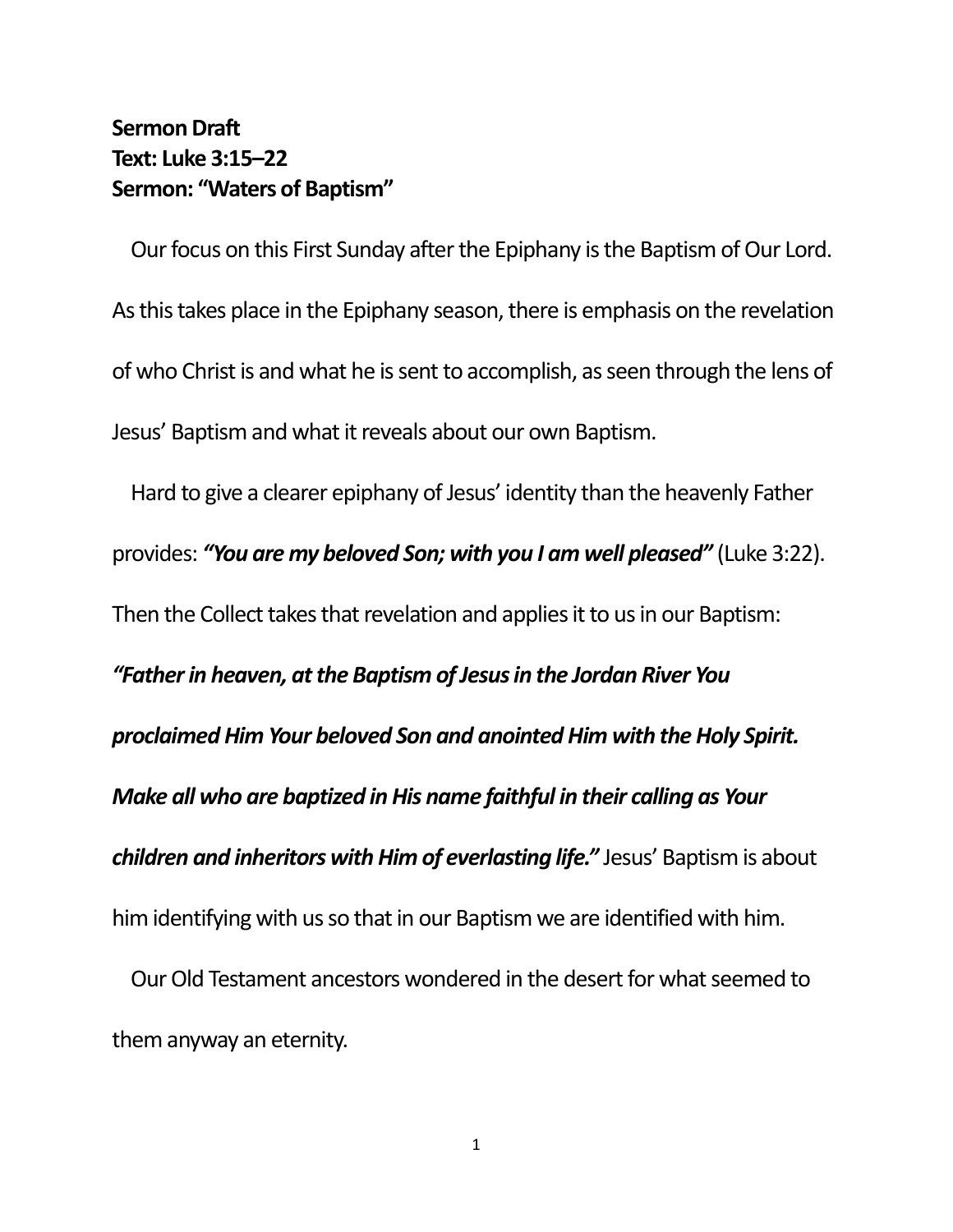They wondered and wondered and it seem that they weren't getting anywhere, making any headway on getting to the Promised land. Of course we know why but sometimes we can relate.

The fifth-century BC mathematician and philosopher Zeno of Elea was known for his paradoxical thought experiments which questioned human assumptions of physical reality.

To paraphrase one such experiment: Zeno proposes that we imagine the common experience of walking across a typical street. Further imagine that, in doing so, after our first step, we are required to limit each further step to one half of the distance of the previous step. In this way, let us imagine that our first step gets us two feet closer to the other side, the second step moves us forward, but only one foot closer, and the subsequent step another six inches closer to our goal.

The paradox occurs as we realize that the distance of our previous steps can be halved infinitely in ever more miniscule movements. In other words, Zeno is observing the possibility of constant, forward motion that never arrives at a destination.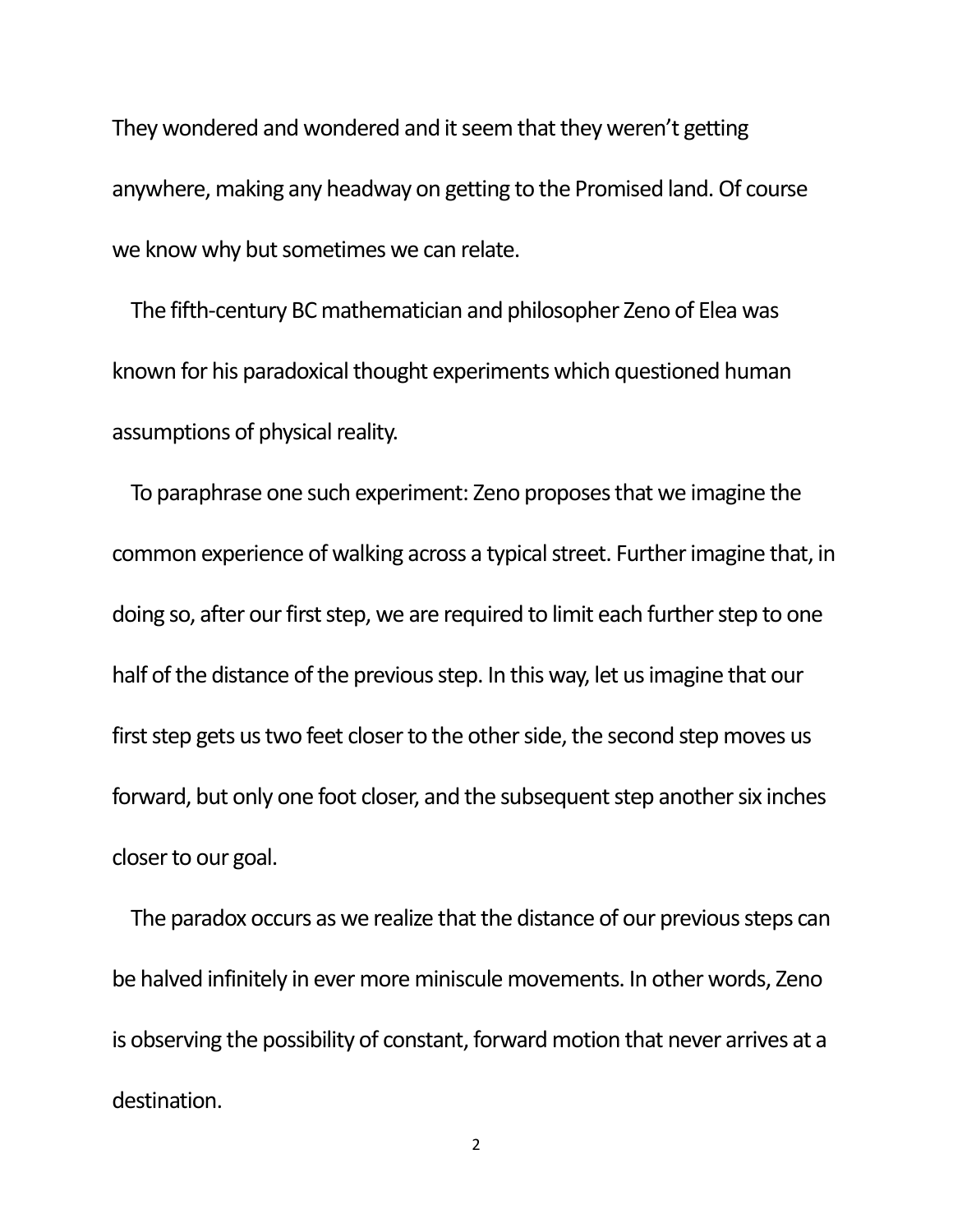Zeno's paradox has us always moving, seemingly making progress, but never getting anywhere.

Have you ever felt this way in life and maybe as you think ahead to eternity? Do you ever wonder if you'll ever get where you want or need to go? Wouldn't you like to know if there is a solution to the paradox of progress, rather than the destination eluding us eternally? We need the water of Baptism that gives us our identity in Christ and all it gives.

In our Gospel this morning, beginning with Luke 3:15, our eyes are directed to the crowds on the banks of the Jordan River, described as *"people in expectation,"* a people waiting for something to happen. These expectant Israelites would likely appreciate the frustration found in Zeno's thought experiment, as they, too, were people who, for generations, moved a lot (both figuratively and literally) but never seemed to get where they truly desired to be.

The crowds on Jordan's banks, these people in expectation, were also people in a predicament. They felt held back by the oppression of Caesar and the Roman Empire.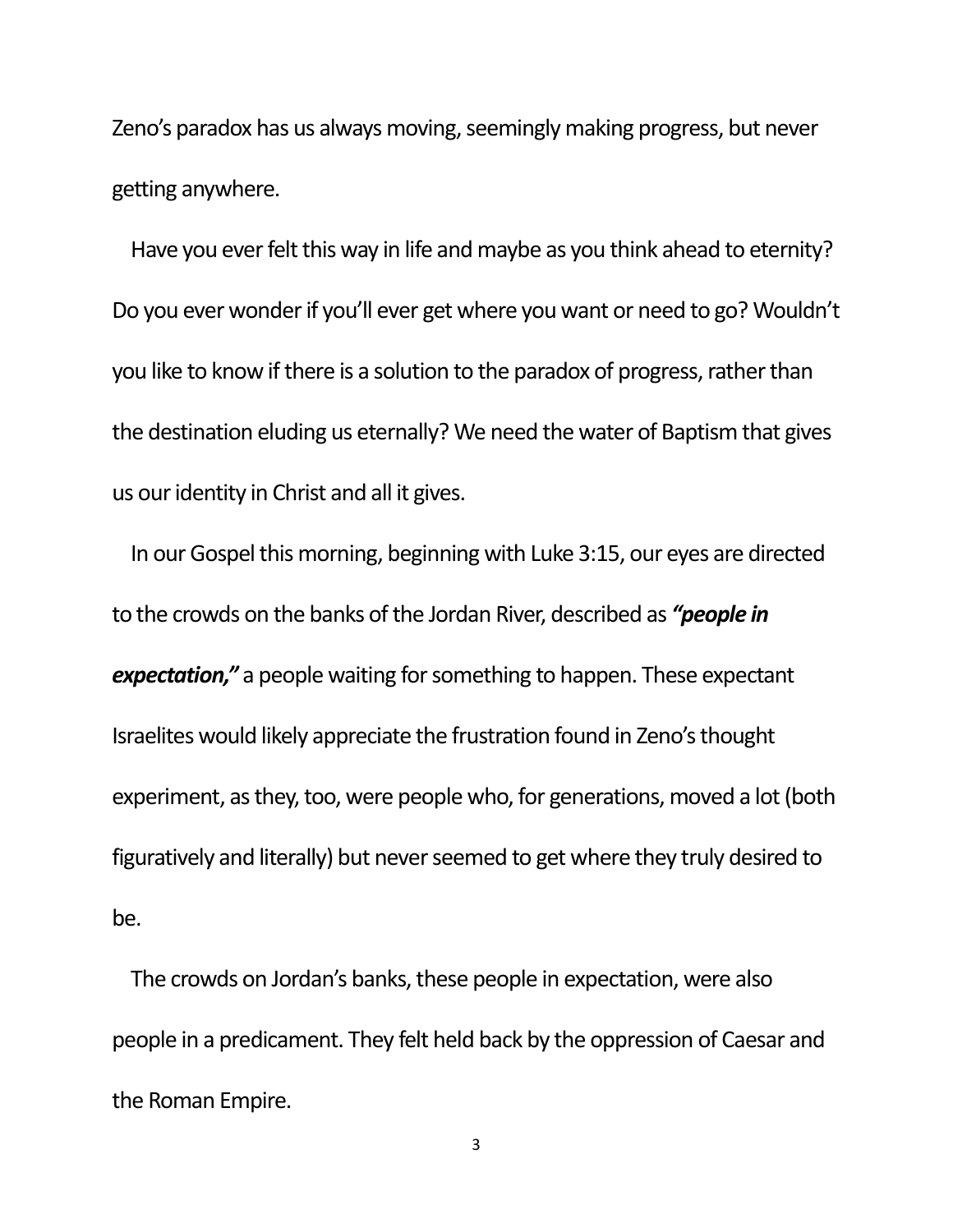They felt held back by the abuses of their own local government, Herod the tetrarch after Herod the Great. These local kings, instead of being beneficial advocates, were murderous tyrants, using their subjects to further their own selfish interests. And as if Roman rule and its puppets weren't bad enough, John tells these weary people that their own national heritage, their earthly descendancy from the mighty Abraham, would also get them nowhere. Heaven certainly appeared closed on this day.

This was a frustrating predicament that had existed for thousands of years. It began when the first humans trusted that human knowledge, rather than trust in their Creator, would get them where they wanted to be. They quickly learned that having one's "eyes opened" apart from God was not the epiphany they expected but rather quite deadly.

From the dependence on human knowledge came the belief that we could move forward if we just had enough rules and regulations to get us there. Humanity got plenty of both, but quickly realized they could not follow them, even when engraved in stone by God himself.

4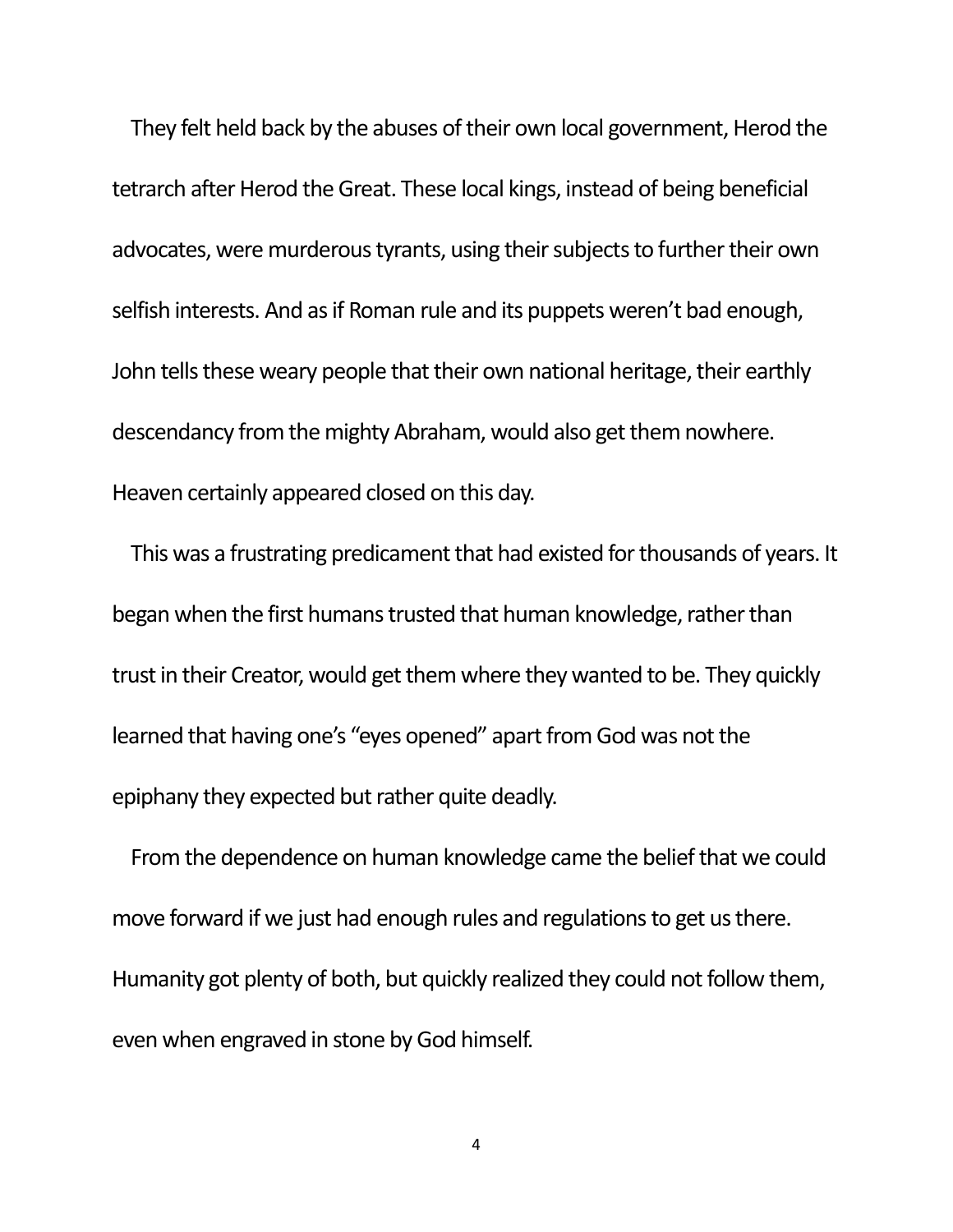Then later, it was thought that having a strong human leader, a wise, beneficent king, would certainly get people where they wanted to go. But again, failure.

This was truly a distressing predicament. Knowledge had failed them. Rules had failed them. Government had failed them. These people had a history of movement and change that had gotten them nothing except captivity. The destination of heaven was closed, a predicament not just theirs but one also shared by the entire human race.

Especially in our own troubled days, we identify with the predicament and weary frustration of the Israelite people on the shores of the Jordan River. We have seen, firsthand, the failure of human knowledge, human rules, and human government to bring us to the destination we seek. We, too, are people in a predicament, endlessly moving, but never getting anywhere.

This predicament has existed since the time of the fall, but the deeper and ongoing problem is our powerlessness to do anything about it. And worse, we stubbornly refuse to admit we have a problem, to realize that we are powerless to reach the destination. After all, we're moving forward, right?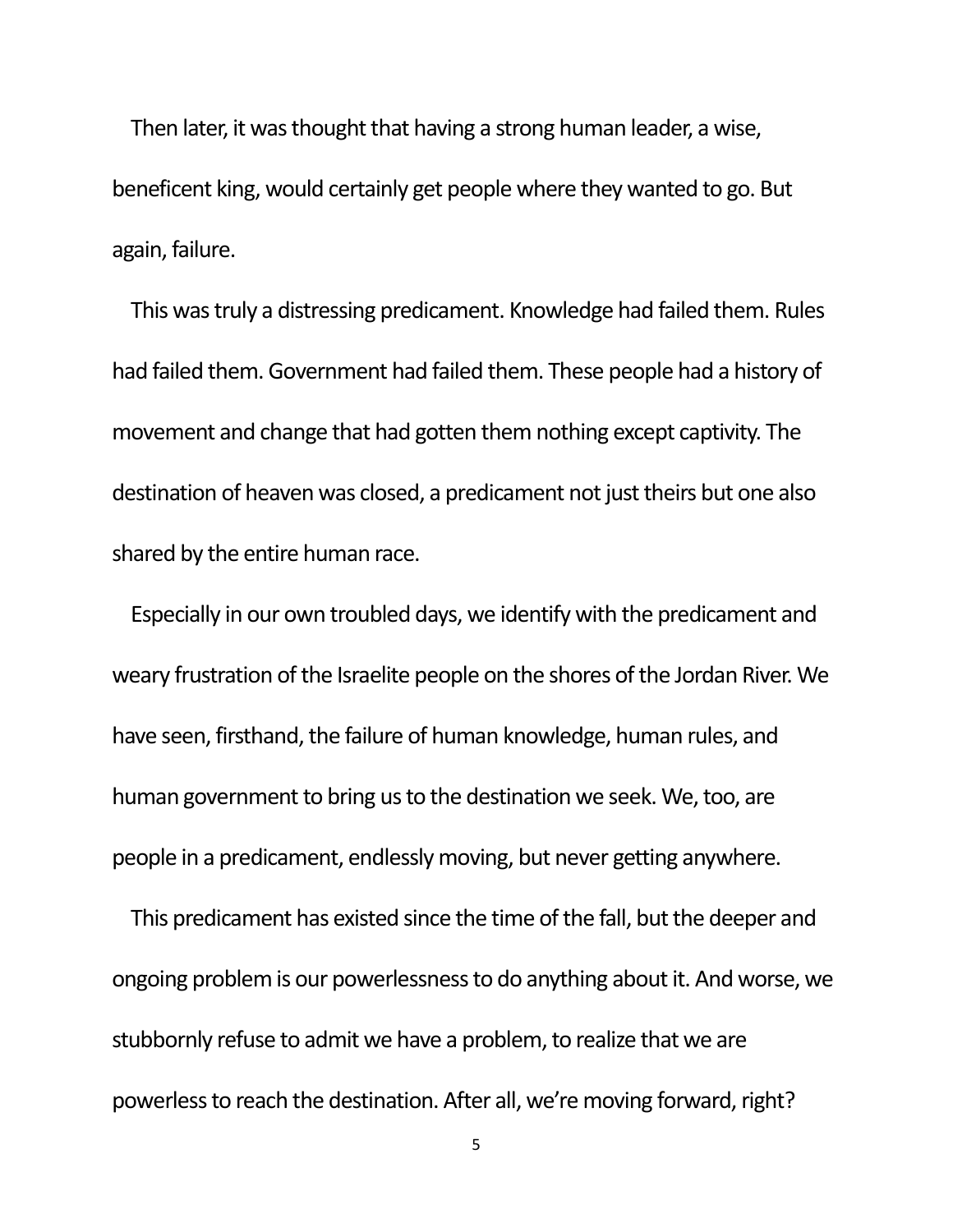Making progress, right? Just a little more and we'll be there, right?

In verse 15 of our text, the crowds turn their eyes to John the Baptizer, thinking that this amazing man might be their solution, sinful human though he was. John, however, in verse 16, quickly dispels this notion by recognizing his own powerlessness, his unworthiness even to untie the simple strap of the sandals of the real Savior.

Herein lies the problem that keeps us in our predicament: our failure to accept our powerlessness. In Zeno's thought experiment, we find endless motion without a destination because we are trying to cross the finite distance to the other side of the street with the infinite divisibility of the steps. The problem reminds us of the expectant Israelites on the banks of the Jordan and of fallen humanity throughout the ages. Except that here the finite has no means of accessing, achieving, or even comprehending an infinite that, instead of dividing, multiplies the distance between us and the destination.

In John's Gospel, our Lord explains, *"That which is born of the flesh is flesh, and that which is born of the Spirit is spirit"* (John 3:6).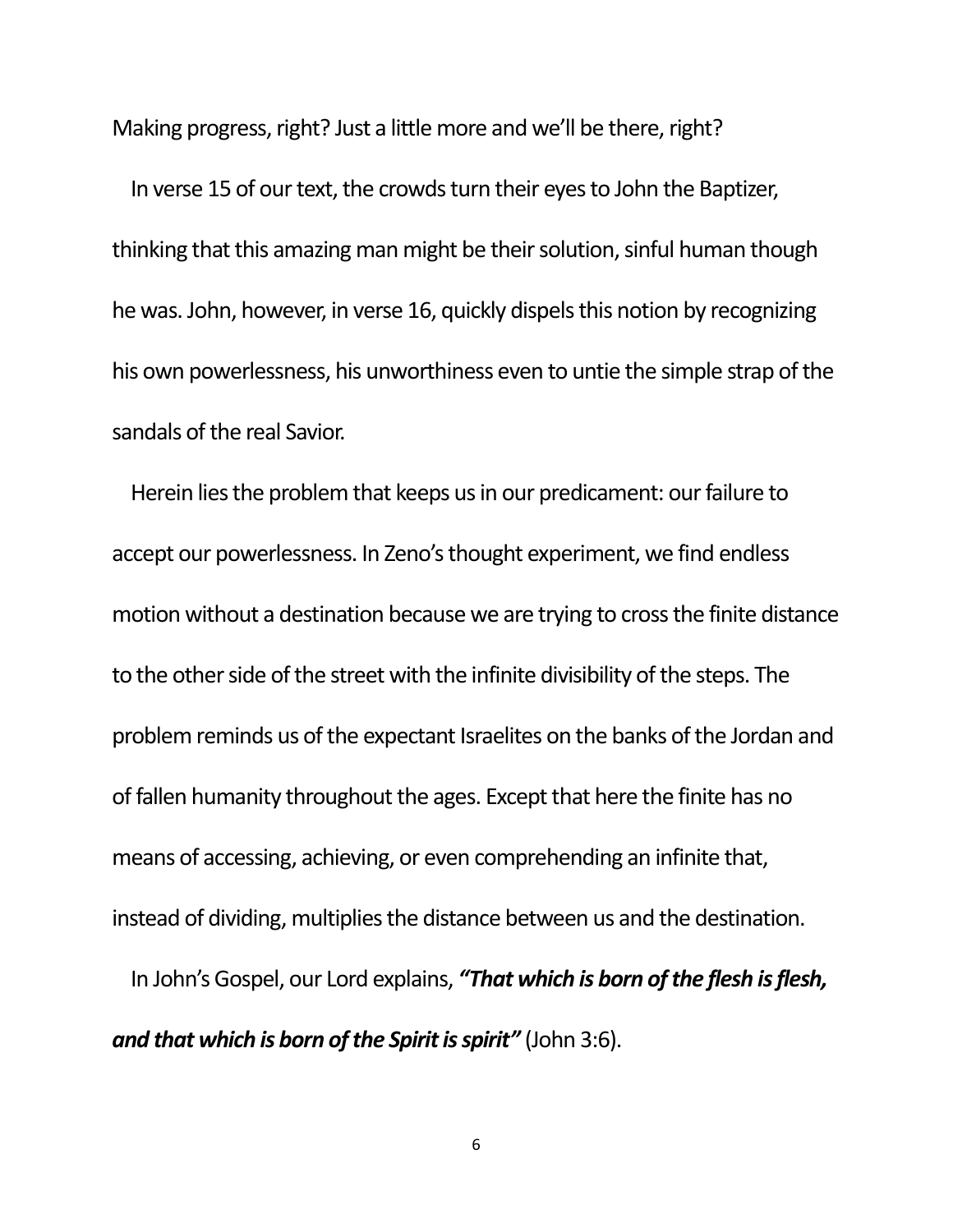A broken, sinful human being is powerless to create anything from within itself that is not already there. That's our problem. In other words, the dinner you make is limited by the ingredients you have. If we expect a greater-thanhuman solution from the ingredients of human knowledge, human rules, human politics, human ability, we will always be disappointed, always moving but never getting anywhere.

But do not despair. Everything changes in verse 21 of our text: **"When Jesus also had been baptized and was praying, the heavens were opened."**

The heavens are opened! The destination is in sight! Everything that broken humanity has longed for since the expulsion from Eden has been made accessible. For the first time since the fall and for all time evermore, the destination is reachable.

The Son of God, fully human, yet fully divine, in future time and timelessly crucified and risen from the dead, enters the waters of Baptism. In this man, the finite and the infinite are miraculously and incomprehensibly made into one. *"And a voice came from heaven, 'You are my beloved Son; with you I am well pleased'"* (v 22).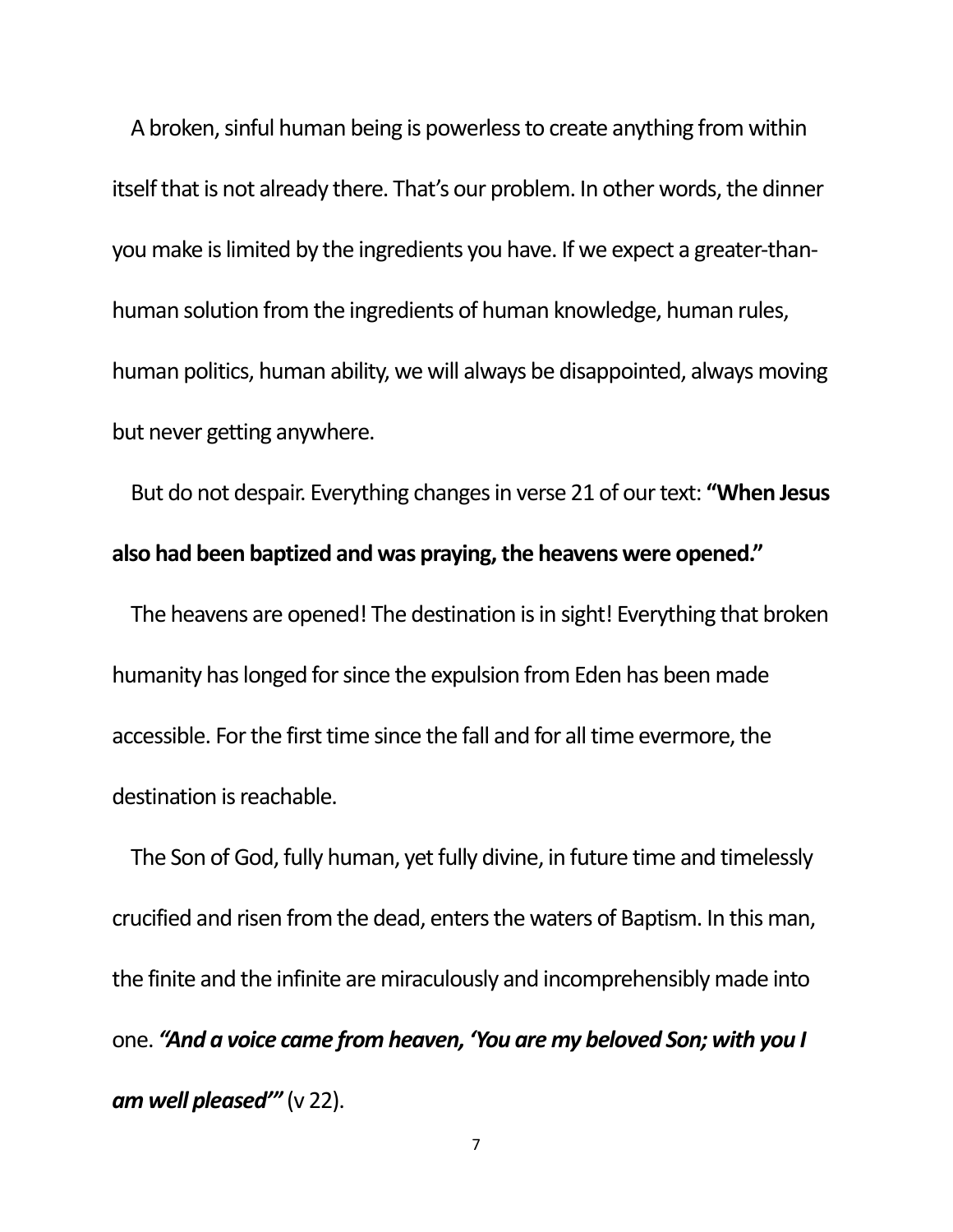Jesus Christ is now revealed, by the Father's own voice, to be the only perfect, infinite human worthy of the perfect, infinite destination, because he is the Creator of that destination. Heaven is open to Christ because it belongs to him.

Jesus' Baptism provides the same progress for us. How? How does Jesus' Baptism end our predicament? It does so because the Son of God, as the Word, in a miraculous way, remains in the water of Baptism. He enters the water for all time so that he might meet us in our Baptism.

In the water of our Baptism, our failed humanity is killed with Christ upon the cross. In that same water, Christ provides the life-giving Holy Spirit, who creates the faith which receives infinite life. *"Do you not know that all of us who have been baptized into Christ Jesus were baptized into his death? We were buried therefore with him by baptism into death, in order that, just as Christ was raised from the dead by the glory of the Father, we too might walk in newness of life"* (Romans 6:3–4).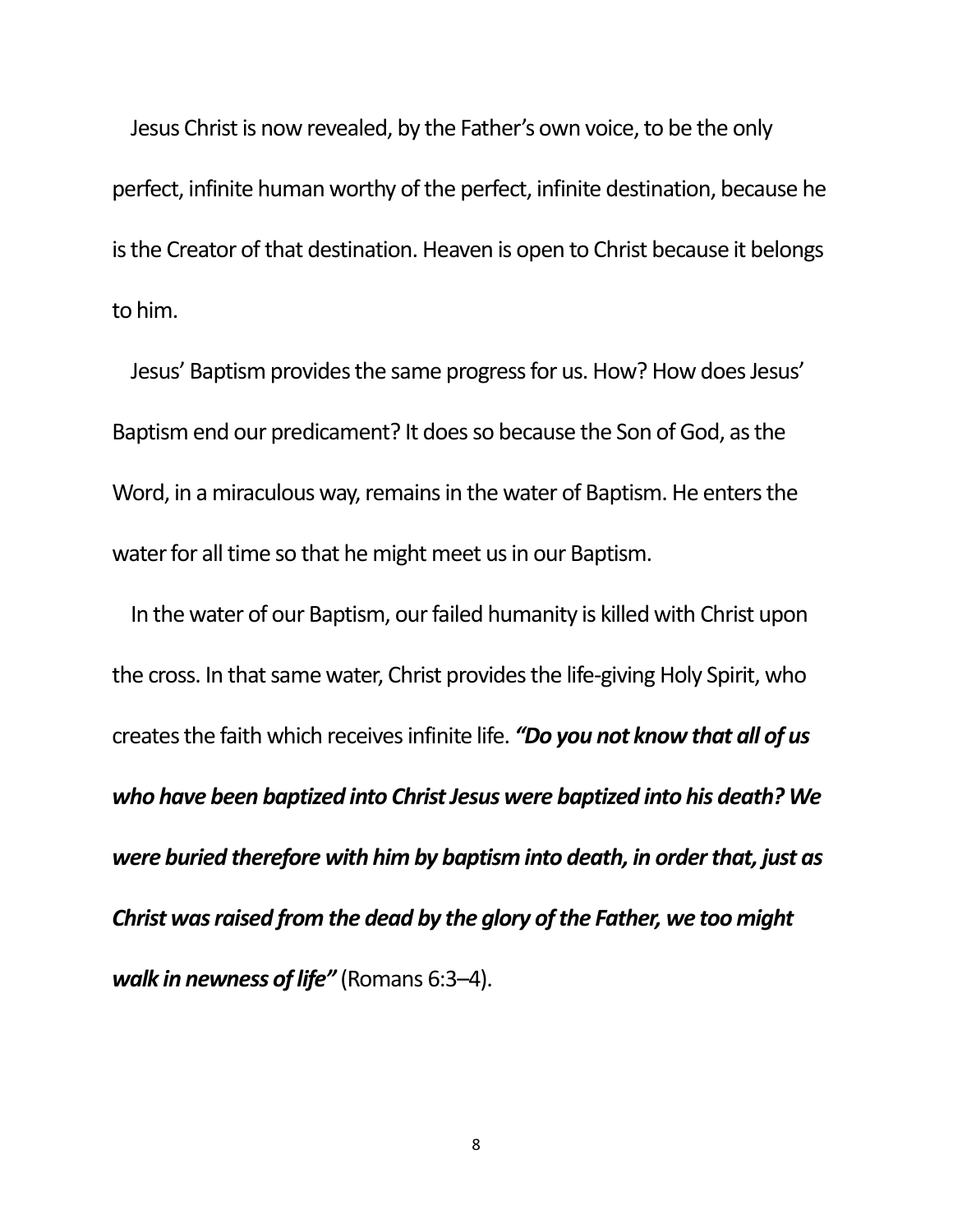In the water of our Baptism, the infinite Father, Son, and Holy Spirit has, from outside our reality, reached in and miraculously joined us to himself. *"For as many of you as were baptized into Christ have put on Christ"* (Galatians 3:27).

Rejoice! We have received what we could not ourself achieve, for in our Baptism, the power of God's Son, his Word, has brought the destination down to us, granting us the assurance of heaven, even as we admit our powerlessness.

Jesus' Baptism—and our Baptism—is the Provider of true Progress. Yes, we confess that we are powerless to solve the problems that lead to our predicament, but in the water of our Baptism, we, the powerless, have been joined to our crucified and risen Creator, not briefly, but forever. Contrary to all earthly appearances, despite our endless failures, we rejoice in this tangible assurance that our predicament has ended, our problem has been solved, and the means to arrive at our heavenly destination, long hoped for, true progress, has been provided.